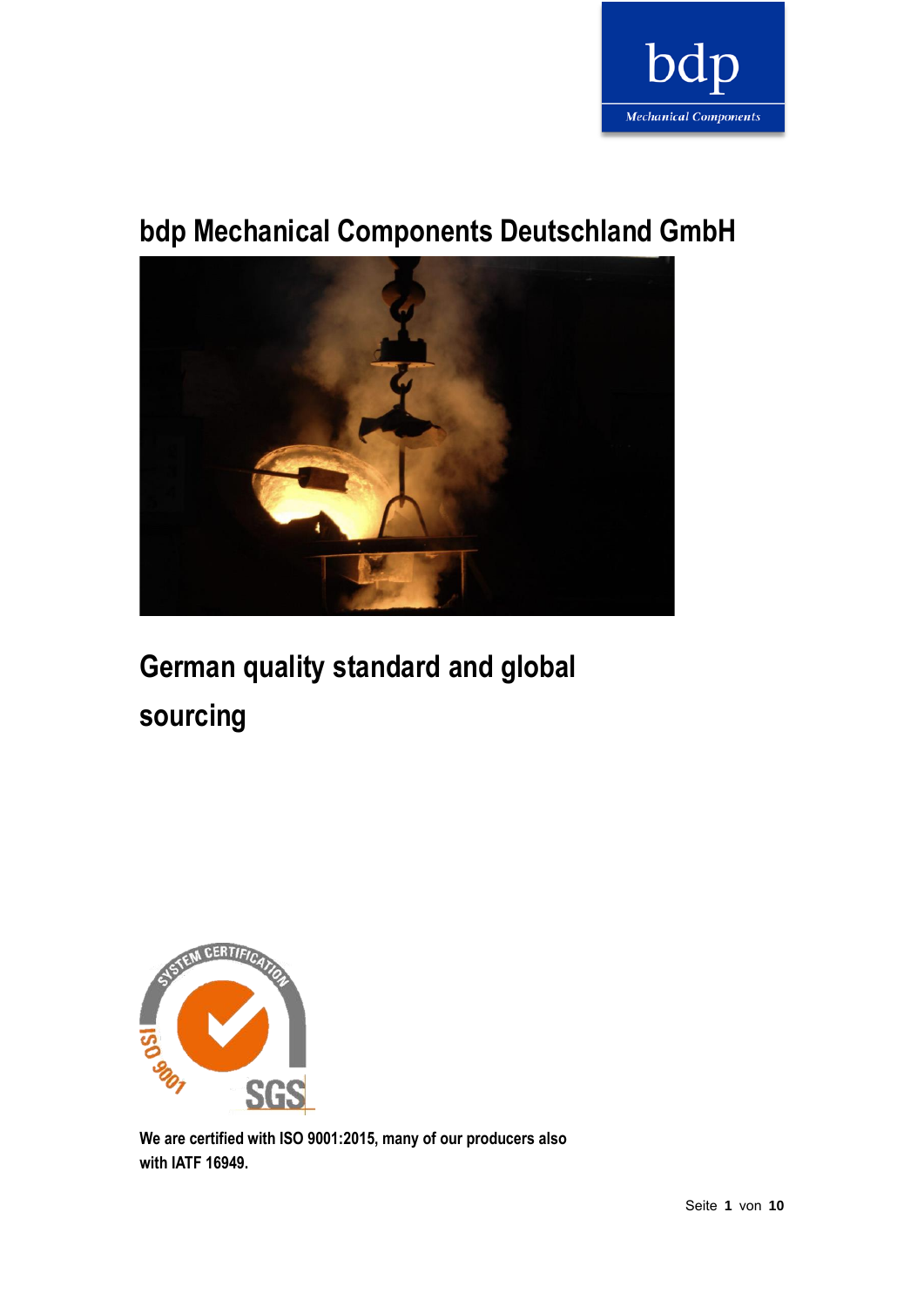

# **bdp Mechanical Components' activities and solutions for project monitoring and management**

Sourcing from abroad can be an attractive option for many industrial companies to achieve further cost advantages and innovative solutions. However, when customers and suppliers are located in different countries, language, time, and cultural differences can cause non-transparencies in project management. Not every company can manage project management efficiently, which is a foundation for a successful business.

With the experience of bdp Mechanical Components in international sourcing since 1982, we can support you with the following solutions:

# **Following the project from the sourcing and offer phase**

As an extension of our customers' purchasing and quality departments, our responsibilities begin with choosing the most suitable supplier for an inquiry and making the best offer to get nominated for the project.

Due to our international positioning with locations in Europe and China, we have colleagues in the same countries as our customers and producers. Our local colleagues visit potential producers on-site at the sourcing phase and execute technical and cost analysis together according to our standard procedure. We know European, German, Chinese, and other international norms and standards and their relevance for customers' quality assurance. Together with the producers, we analyze the drawings and quality guidelines from the perspective of material, technology, production processes, quality, and inspection to obtain the optimum scheme for your cost reduction. Despite price negotiations with sales managers who speak English very well, there is no guarantee for the best deal and price. Therefore, it is best to talk to influential people, such as the general manager or the owner. Even if they don't speak English, they are the key people who determine the actual price of the products. As a foreigner, there is a high risk that you will pay more for the products, besides wasting your valuable time. Our expertise in the Chinese and European procurement market helps our customers to achieve fair market prices.

### **Regular on-site visits**

For mechanical components, suppliers are responsible for the entire process of prototyping and manufacturing. Thus, customer's technical and quality engineers shall constantly be on site to control the status of each process and identify problems in time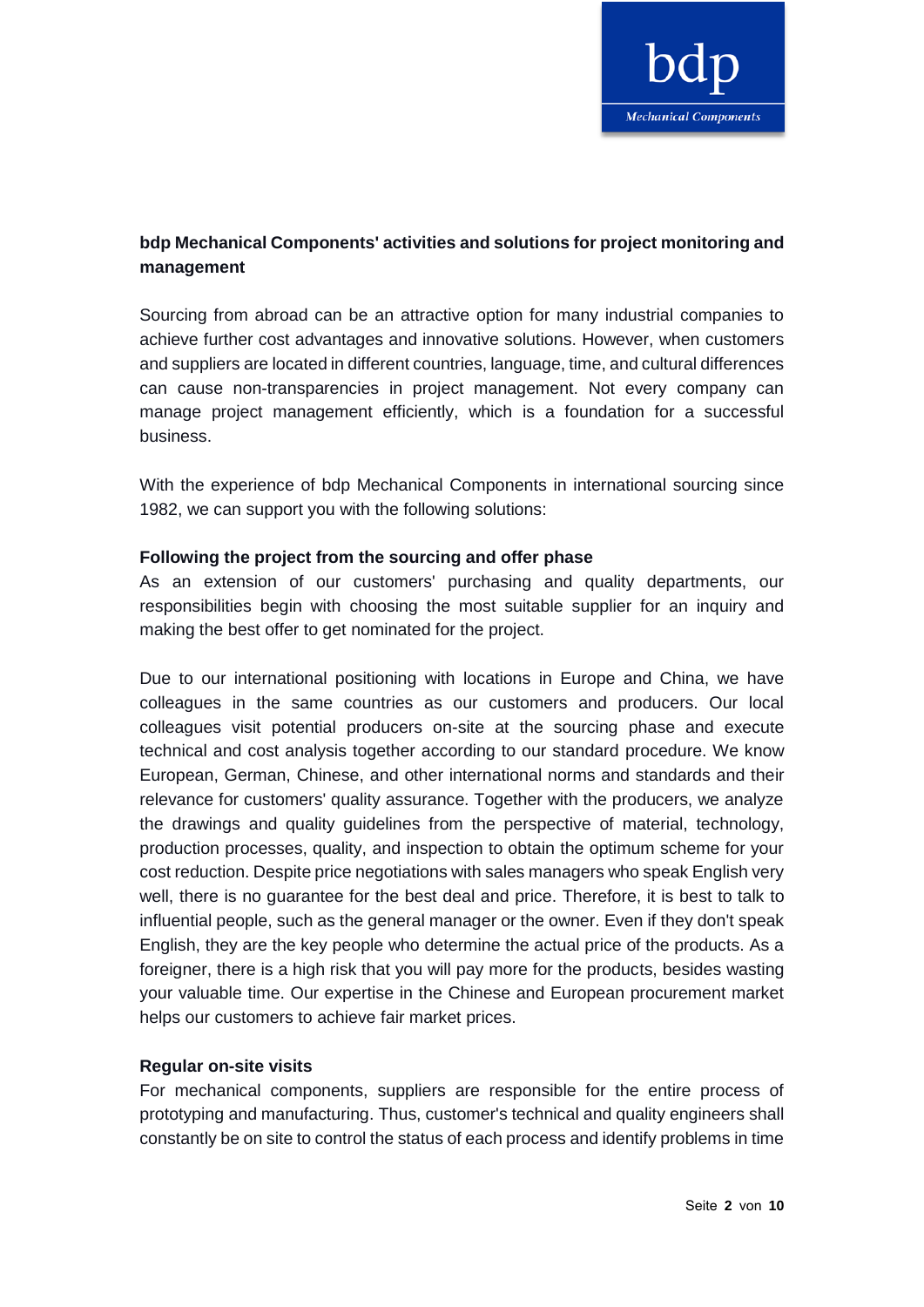

to prevent major difficulties that could lead to prototype failures or delivery delays, especially for essential steps such as mold making, casting, and process monitoring.

The producers and customers need to be regularly visited on-site to solve complex issues that can arise during the process. Recently due to COVID-19, phone calls and video conferences are mostly preferred. However, if there are technical or qualityrelated issues, and if the circumstances allow, a personal visit will be helpful to clarify the doubts so that all parties can work together on a solution. Our sales teams in Germany and Spain are personally taking care of local customers.

### **Production monitoring**

Production and shipping delays belong to the most common frustrations customers experience when working with overseas suppliers. And one of the leading causes of delays is a general lack of transparency. To help our customers, our local teams will do the early product inspection since the start of production, giving insight into the status, such as the quality of materials and parts used. Besides, we also inspect every production stage and make sure that factory workers produce the quantity and quality according to work instructions at workstations.

#### **Examples of our customers (1)**

We are delivering safety-relevant valve components for a German customer. To ensure tightness, the requirements for dimensional accuracy are even stricter than in the automotive industry. The producer is located in China. During the entire development and subsequent production phase, our Chinese colleagues in purchasing and QA were at the producer plant weekly to ensure the producer understood the customer's requirements and that appropriate implementation was carried out in production. It was also a matter of communicating suggestions and questions from the producer to the customer to find the best solutions. Together with the producer and the customer, we had five rounds of major meetings to clarify all principal guidelines before the project could take off. In between, we also kept fluent communication to solve running issues. Currently, we supply to this customer in serial production. The customer has expressed his confidence in us and, in the meantime, places further production orders to us.

#### **Keep communication inflow**

With bdp Mechanical Components, both our customers and producers can communicate directly in their respective native languages. Thus, we overcome language barriers and minimize the risk of misunderstanding due to different ways of thinking. Even if our customers source internationally with us, we ensure that communication is transparent and free of misunderstandings.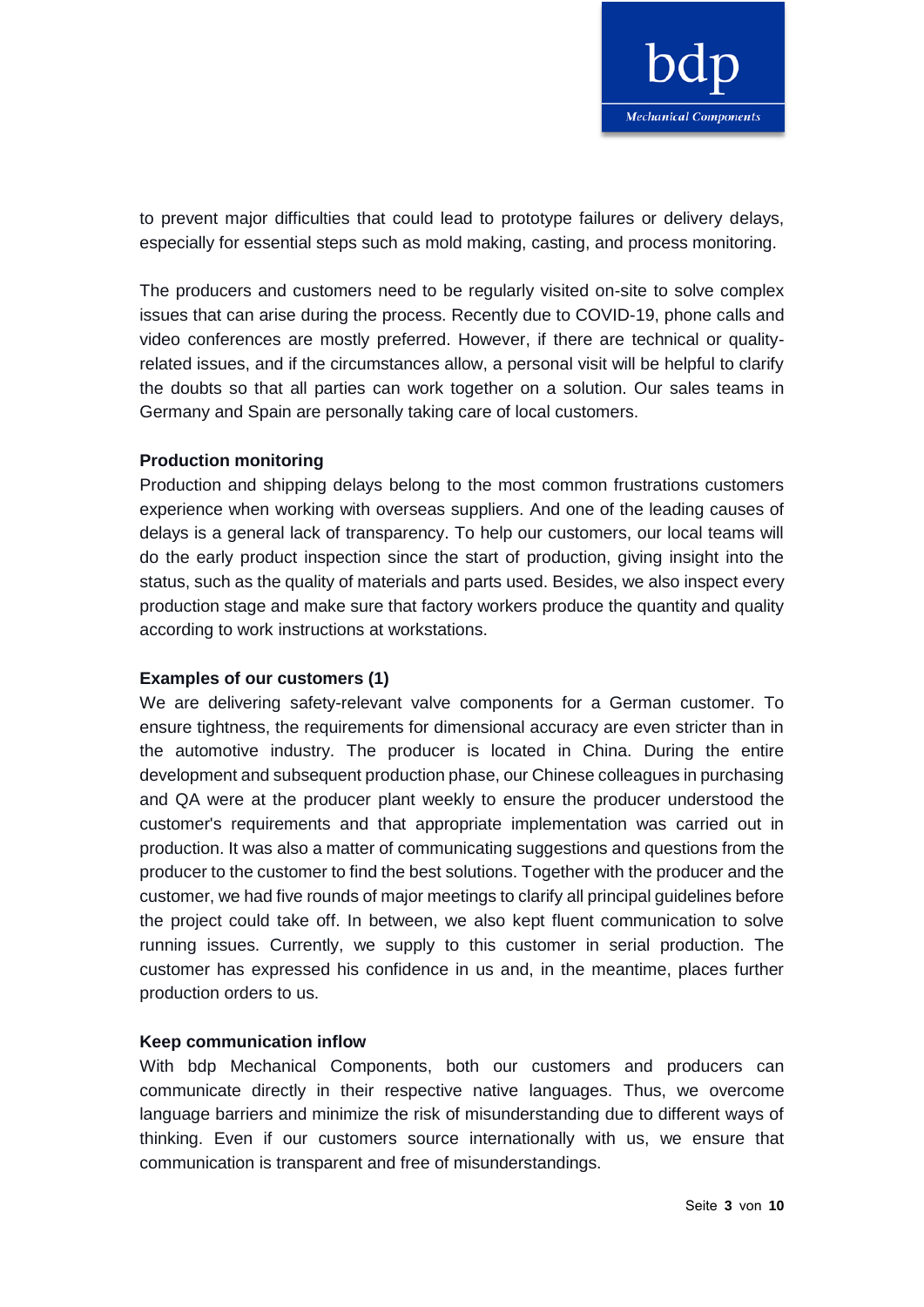

### **Examples of our customers (2)**

We are producing machine components for a German customer of machinery industry. Last year we started the first cooperation. The customer nominated us because we could offer a competitive price for the inquiry. The producer for this project is in China. Because this was the first project between our companies, the customer was cautious about product quality. The main challenge of these parts is that some of them are quite old, so there is no digital drawing of these, and specifications regarding dimension and tolerance were quite vague. So firstly, we set our focus on analyzing the drawings more in detail at the project kick-off and creating 3D models for the parts. We communicated each step of development, feedback, and solutions with the customer. As soon as we had received info from the producer, we checked with him to make sure we understood all the details. As a result, we gained more and more customer trust, and now we have started the first serial production.

### **Arrange regular multi-discipline meetings to solve tricky technical problems**

Technical meetings must be organized between your technical team and the producer's technical team to clarify drawings and requirements and confirm whether all requirements have been included in the offer. We must also assist the supplier in identifying drawing risks, including dimensional and tolerance control, casting defect risks, inspection difficulties, and machining risks. These risks must be identified as much as possible during the offer phase, and their impact on the prices must be determined. In addition, a detailed project kick-off meeting must be held at the beginning of the project to discuss the risks and difficulties and confirm them promptly. Try to clarify risks as much as possible before starting project development.

### **Examples of our customers (3)**

Currently, we are cooperating with a German customer to supply him with gearbox components. The chosen producer for this project is specialized and experienced in this type of product. Through nomination to us, the customer achieved a cost advantage of ca. 20%. During the initial technical analysis with the producer, we discovered that the material required in the inquiry was obsolete. We presented the material currently used for these components and has better performance than the obsolete ones in our offer. Due to the strict approval procedure of the automotive industry, even before nomination, several rounds of multi-discipline meetings were held together between customer and purchasing, engineering, sales of bdp Mechanical Components, and the final customer to confirm the material and other foundations for the cooperation. After nomination, again, various meetings were held by different parties to specify further technical and financial topics. By using conference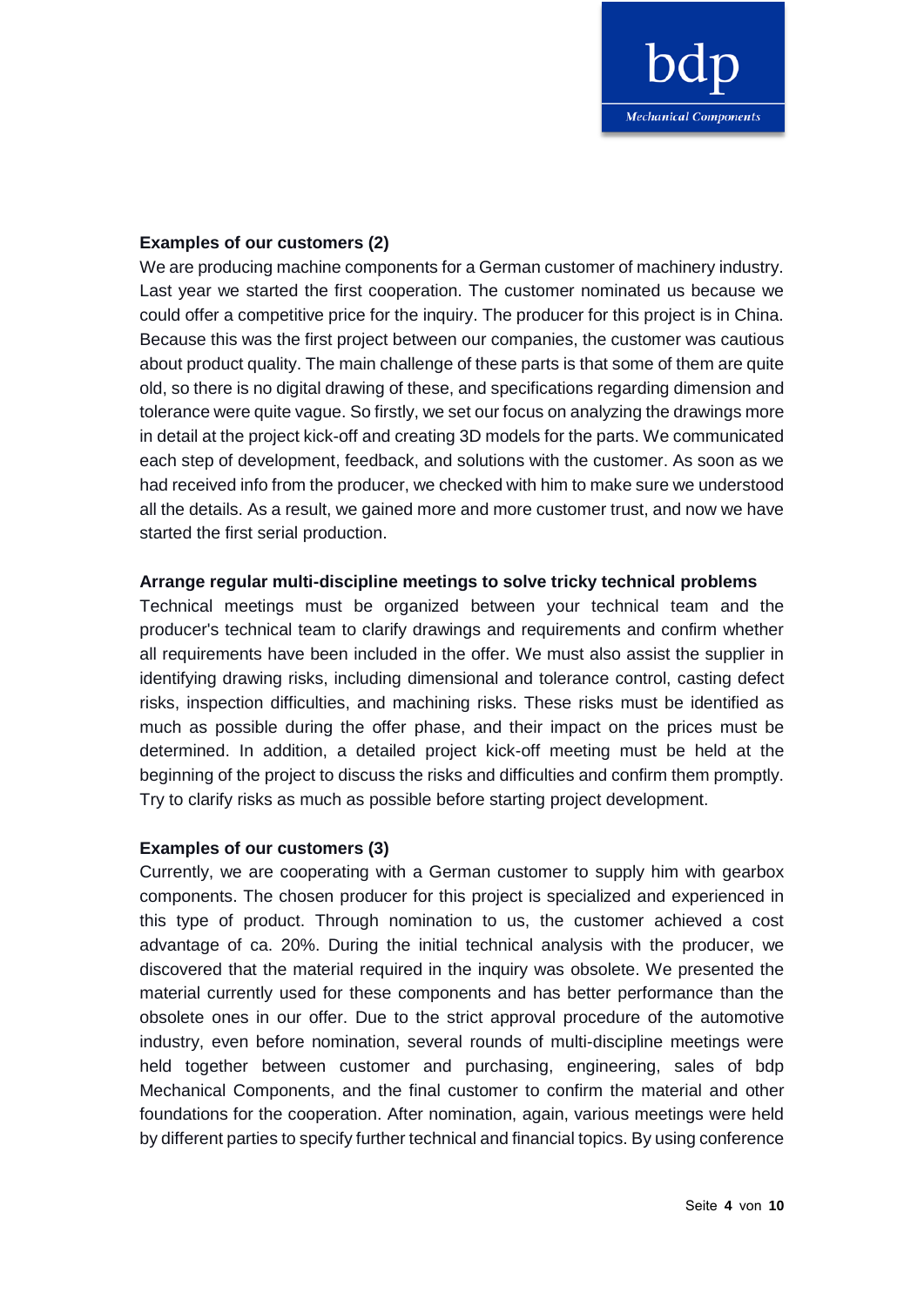

tools such as Zoom, etc., multi-discipline meetings can be enabled despite differing locations and time zones.

## **Quality control**

Quality control is an integral part of the whole product sourcing process. At bdp Mechanical Components, our local quality inspection teams will visit the factory through the entire production process. We use Gantt Chart to track production, take photos, record potential problems, determine root causes for quality issues, and update our customers on production status.

# **Examples of our customers (4)**

For a Spanish customer of the machinery industry, we are delivering diverse kinds of products. There is a wide variety of product types. So, it was crucial to clarify the characteristics and requirements for each product. Thus, we can ensure that the producer has the proper guideline to produce this immense variety. Especially during the development and sampling phase, our sales colleagues in Spain visited the customer intensively. Communication with customers is all about understanding customers' requirements and making sure that we produce accordingly. On the other hand, however, there are requirements in the drawings which cannot be achieved or controlled stably in serial production. These issues need more intensive communication with the customer to find the best compromise solution, enabling the fulfillment of requirements and stable production. To this customer, we have been delivering for 20 years now.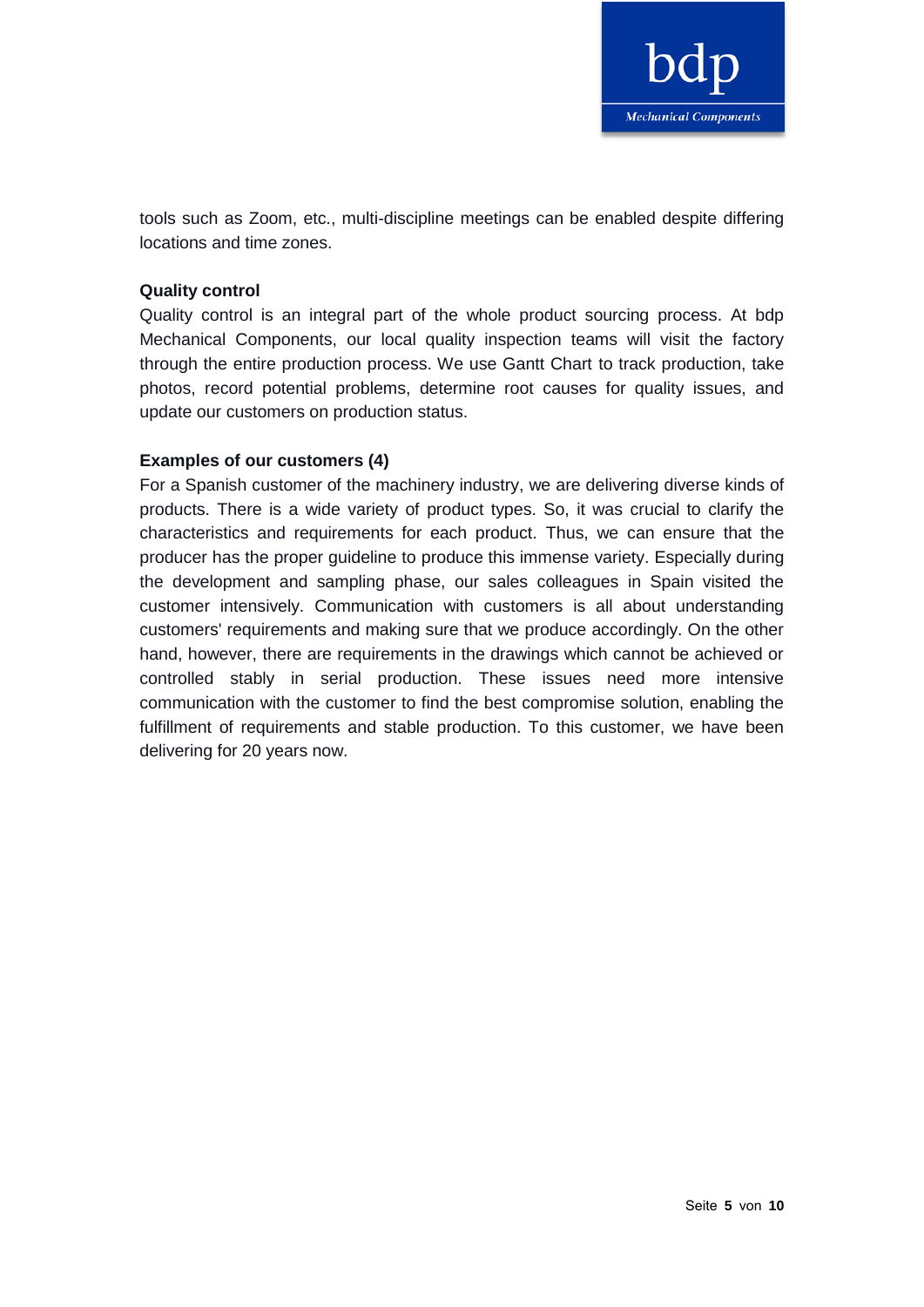

# **Author**



# **Xiuguo Dong Senior Technical Sales, bdp Mechanical Components Germany**

Mr. Dong, MSc Industrial Engineering (TU Kaiserslautern), was born and grew up in China and has been living in Germany since 2002. At bdp Mechanical Components he focuses on technical analysis, offering, sales, and project execution.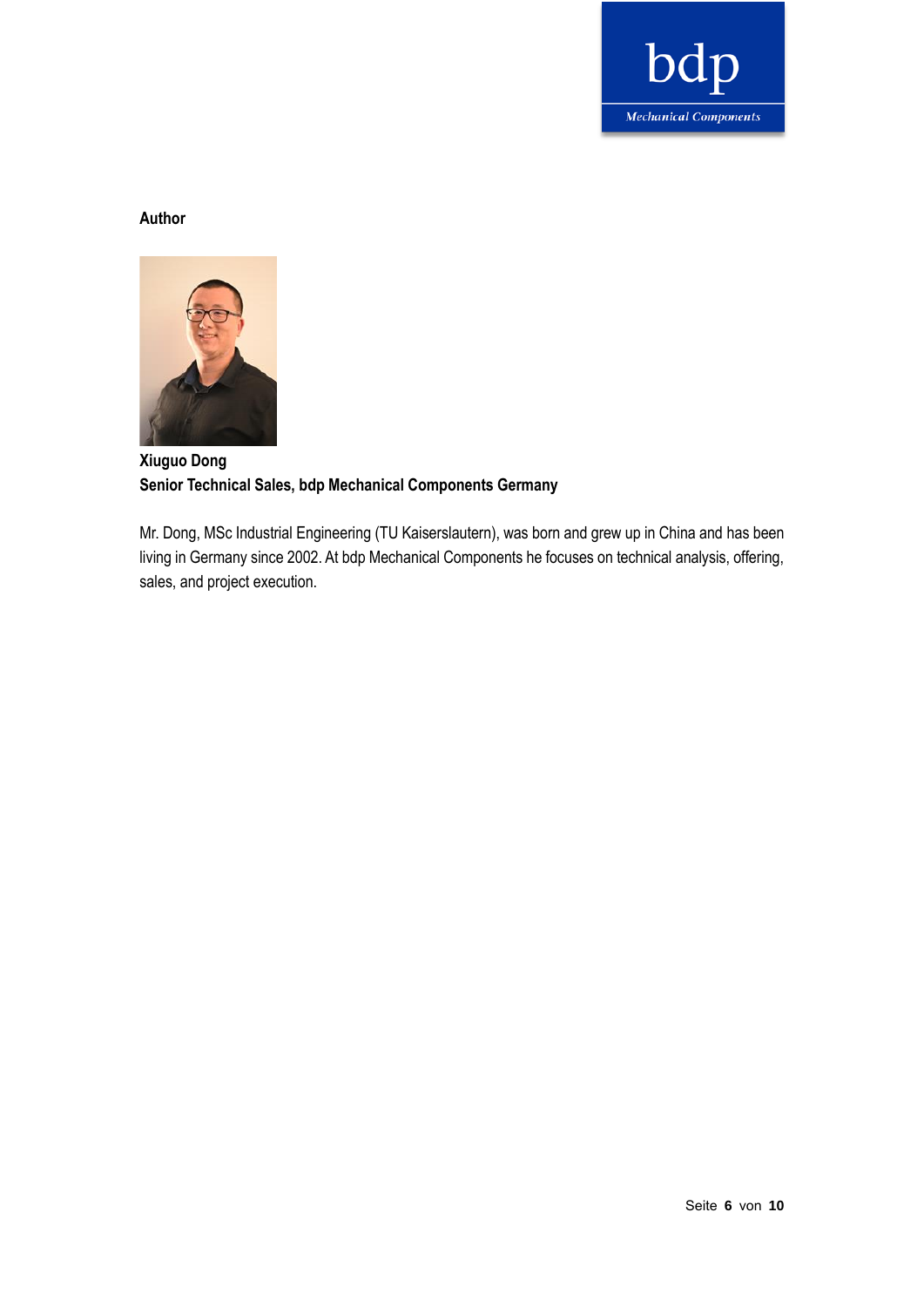

#### **About bdp Mechanical components**

Founded in 1982, today's bdp Mechanical Compotents is headquartered in Berlin and has 14 other offices in Germany, China, Poland, Spain, Bulgaria and Switzerland. bdp Me-chanical Components is a specialized provider in the field of international sourcing of castings and forgings for customers who do not have a detailed overview of, for their products most suitable suppliers, especially in Asia (China), Turkey and Eastern Europe and do not have the capacity to accompany corresponding project start-ups closely on site with the suppliers as well as to monitor the ongoing production.

For more professional advice from bdp Mechanical Components, please see the public number bdp-Group-1992 or scan the QR code below to follow us.



All rights of the text belong to bdp Mechanical Components Deutschland GmbH. Written permission from bdp Mechanical Components is required for reproduction or distribution to the public. We thank you for your cooperation.

#### **Headquarter**

Berlin bdp Mechanical Components Deutschland GmbH Danziger Straße 64 10435 Berlin Postal code: 10435 Tel.: +49 (0) 30 4433 610 Fax: +49 (0) 30 4433 6154 info@bdp-mc.com [www.bdp-mc.com](http://www.bdp-mc.com/)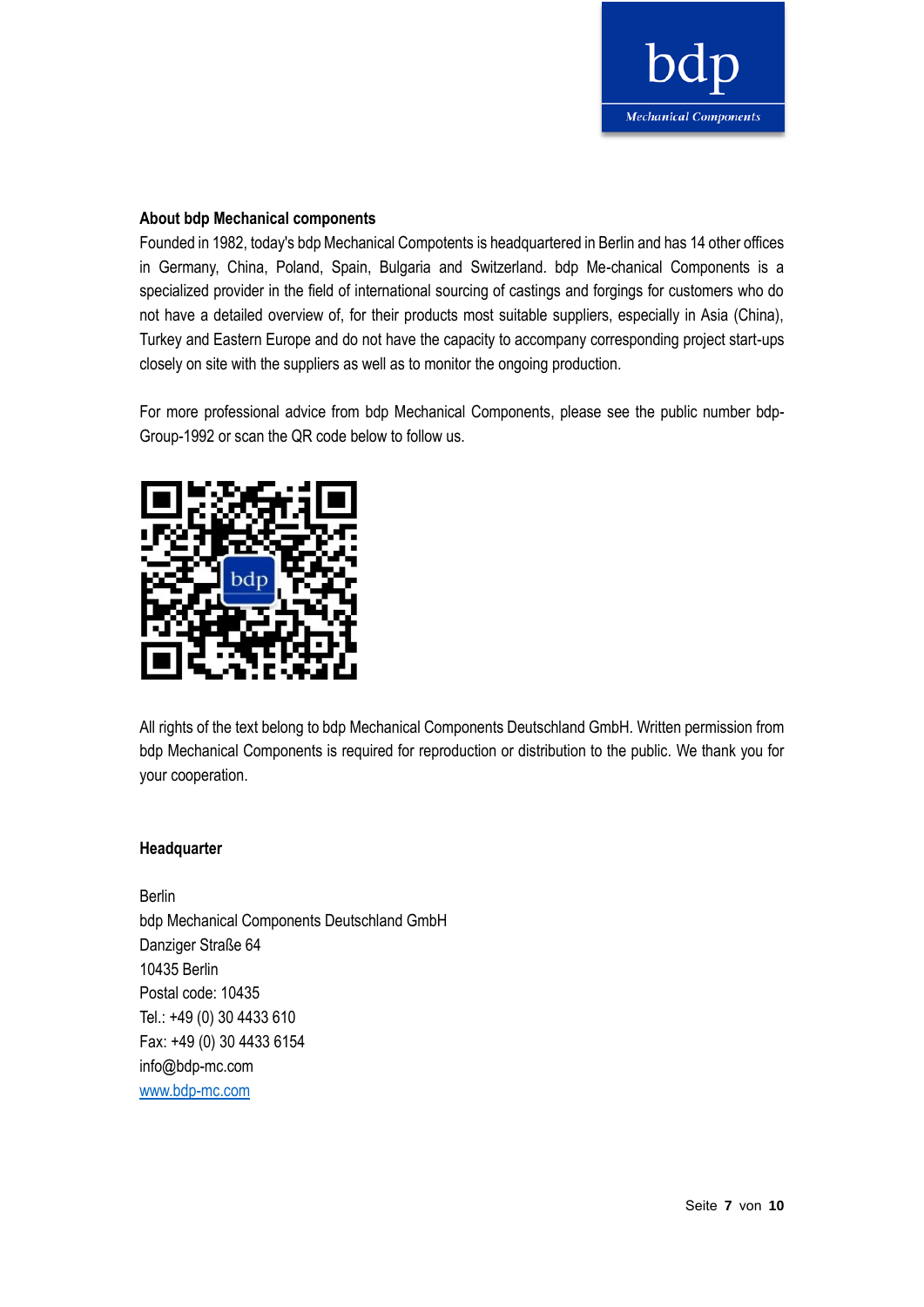

### **Sourcing center**

Shanghai bdp Mechanical Components (Shanghai) Co., Ltd. Room 759, Building 3, German Center, No. 88 Keyuan Rd. Pudong, Shanghai, China Postal code: 201203 Tel.: +86 (0) 21 6878 0138 Fax: +86 (0) 21 6878 2638 info@bdp-mc.com [www.bdp-mc.com](http://www.bdp-mc.com/)

#### Qingdao

bdp Mechanical Components (Shanghai) Co., Ltd., Qingdao Büro Room 27A, 27th Floor, Building C. JINDU Garden. No.37 Donghai West Road, Qingdao, China Postal code: 266071 Tel.: 86 (0) 532 - 6675 9663 info@bdp-mc.com [www.bdp-mc.com](http://www.bdp-mc.com/)

#### **Tianjin**

bdp Mechanical Components (Shanghai) Co., Ltd., Tianjin Büro Room K, 20th Floor, Teda Building No. 256 Jiefang South Road, Hexi District, Tianjin, China Postal code: 300042 Tel.: +86 (0) 22 – 5995 9243 Fax: +86 (0) 22 – 5995 9243 805 info@bdp-mc.com [www.bdp-mc.com](http://www.bdp-mc.com/)

Warshau bdp Mechanical Components Warsaw Ul. Klarysewska 50 02-926 Warszawa Tel: +48 (0) 513 0305 06 info@bdp-mc.com [www.bdp-mc.com](http://www.bdp-mc.com/)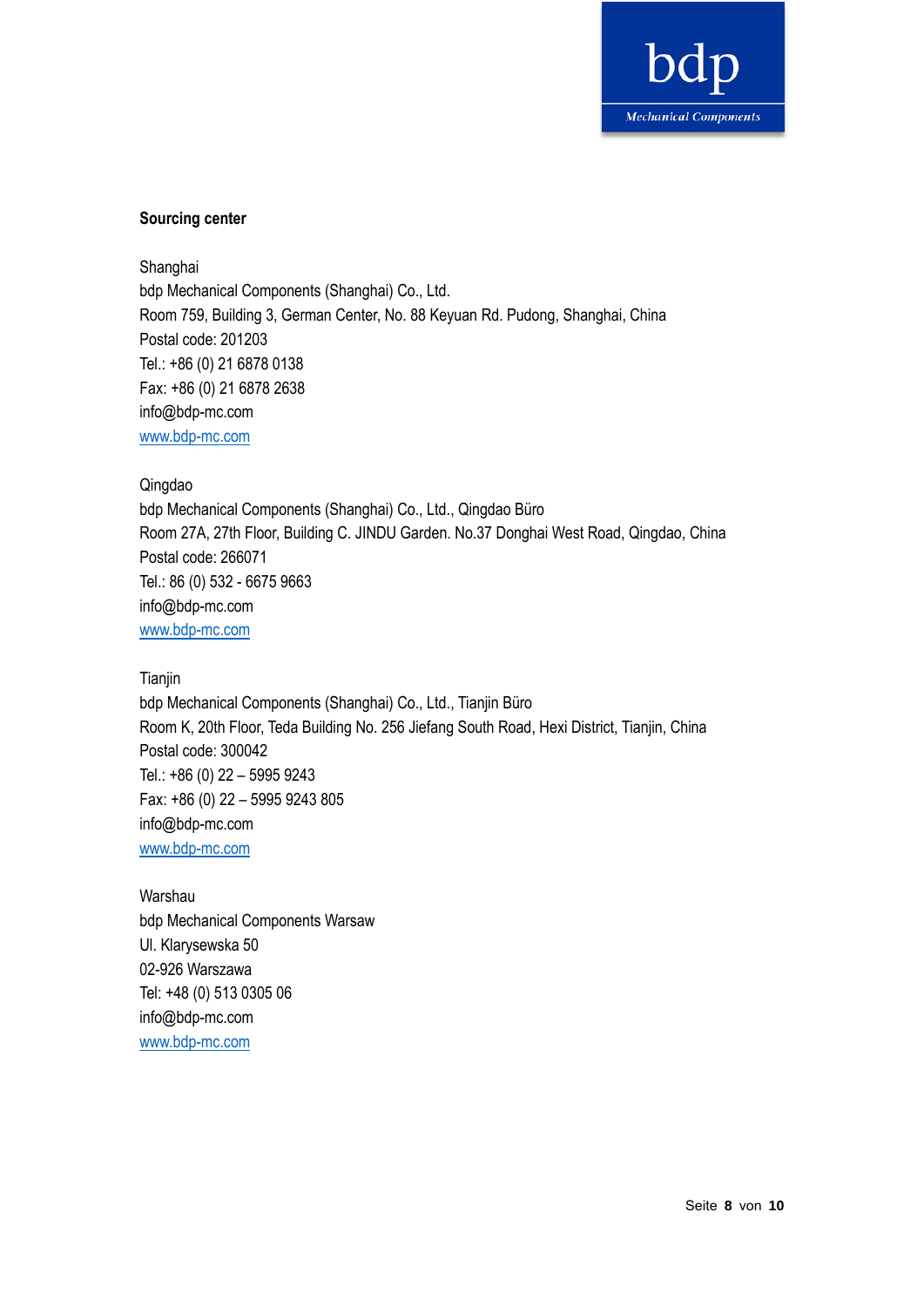

Sofia bdp Mechanical Components Bulgaria Bratja Miladinovi Str. 16, Etage 2, Büro 3 1301 Sofia, Bulgaria Tel: +35988 7318 134 info@bdp-mc.com [www.bdp-mc.com](http://www.bdp-mc.com/)

#### **Sales team**

Hamburg bdp Mechanical Components Hamburg Haus am Hafen, Steinhöft 5-7 20459 Hamburg Tel: +49 (0) 40 3099 360 Fax: +49 (0) 40 3099 3660 info@bdp-mc.com [www.bdp-mc.com](http://www.bdp-mc.com/)

**Frankfurt** bdp Mechanical Components Frankfurt Frankfurter Landstraße 2-4 61440 Oberursel Tel: +49 (0) 6171 5868 805 info@bdp-mc.com [www.bdp-mc.com](http://www.bdp-mc.com/)

Marbella Mechanical Components España bdp, S.L. Urb. Marbella Hill Village, Casa 6 Sur 29602 Marbella/Málaga, España Tel: +34 (0) 952 7663 00/01 Fax: +34 (0) 952 7663 02 info@bdp-mc.com [www.bdp-mc.com](http://www.bdp-mc.com/)